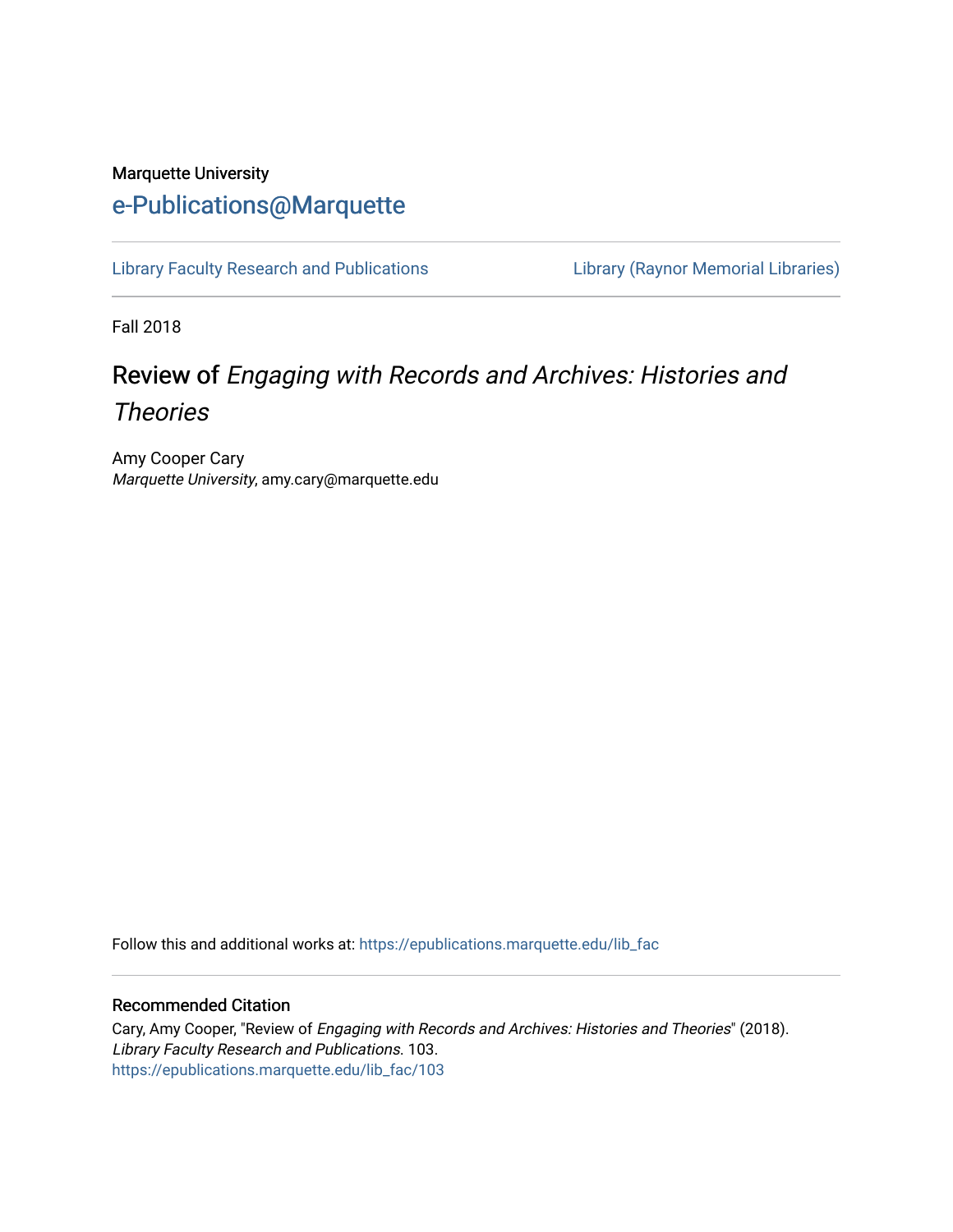## 18Engaging with Records and Archives: Histories and Theories

Edited by Fiorella Foscarini, Heather MacNeil, Bonnie Mak, and Gillian Oliver. London: Facet Publishing, 2016. 236 pp. Softcover and EPUB. \$85.00US, £64.95UK. Softcover ISBN 978-1-78330-158-4; EPUB ISBN 978-1-78330-160-7.

This edited volume of papers from the Seventh International Conference on the History of Records and Archives (I-CHORA 7) draws together the work of a diverse est of scholars. Coming from different countries, different rec diverse set of scholars. Coming from different countries, different recordkeeping practices, and different historical perspectives, these authors offer a multifaceted discussion of archives and their place in our lives. The editors come from similar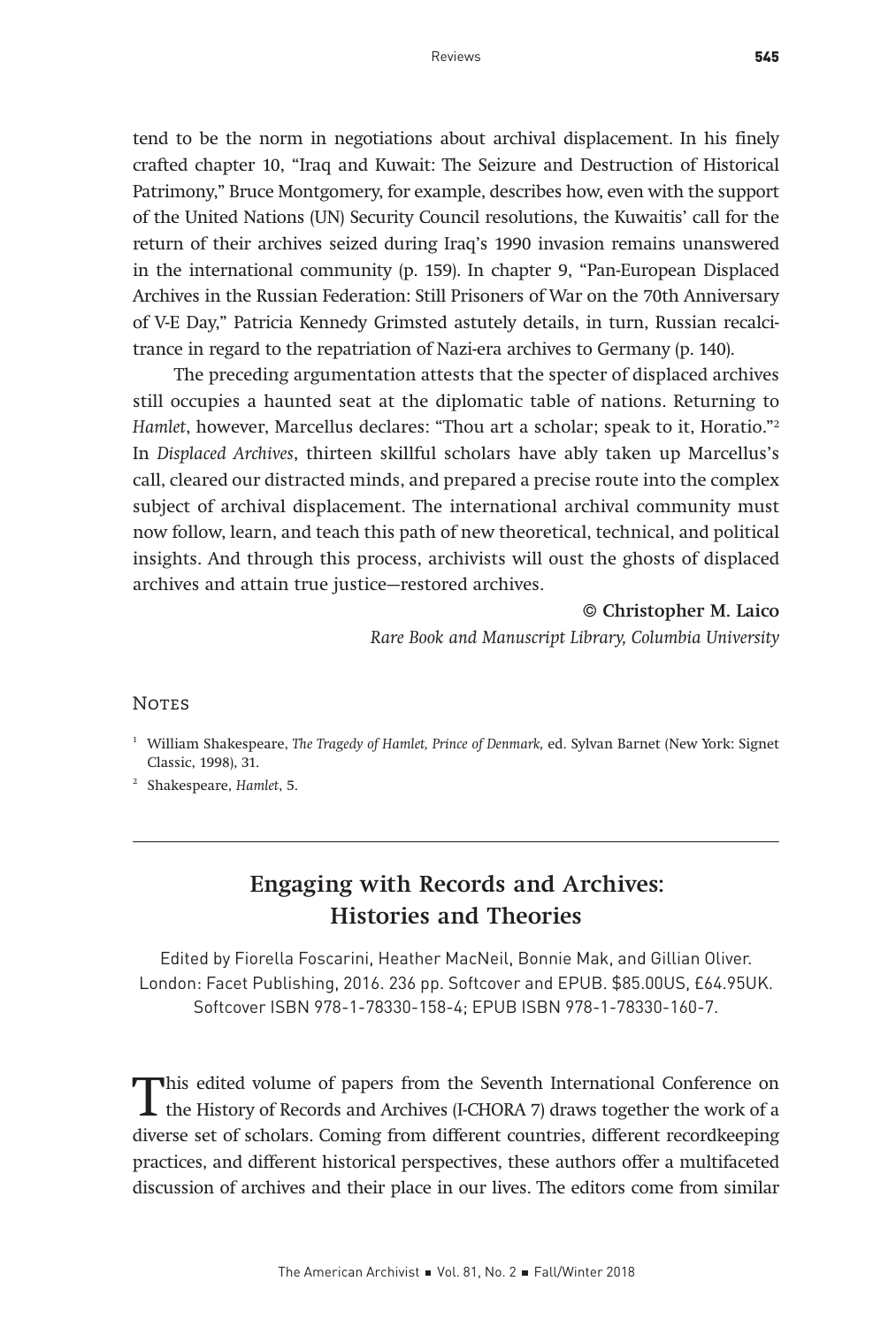backgrounds as faculty in information programs. Heather MacNeil is a professor and Fiorella Foscarini is an associate professor, both in the Faculty of Information at the University of Toronto. Bonnie Mak is associate professor at the University of Illinois at Urbana-Champaign, in a joint appointment to the School of Information Sciences and the Program in Medieval Studies. Gillian Oliver is associate professor in Information Management at Monash University in Melbourne, Australia. The similar backgrounds of the editors lend to the book's thematic consistency while engaging voices from both academia and from archival practice.

The theme of the I-CHORA conference is reflected in the book's title: Engaging with Records and Archives. The editors note that ". . . this suggests that everyone, not only archives specialists, would benefit from a deeper and better informed engagement with archival objects and practices as they become increasingly engrained in our daily lives . . . " (p. xii). Engagement with archival objects and practices takes many forms, expressed in everything from contextual analysis of practice (such as data modeling) to the exploration of archival silences and underrepresented voices.

Essays in part 1, "Rethinking Histories and Theories," open a broad discussion about the place of theory in the understanding of archives and seek to apply theory to the historical record. The essays are distinct and stand on their own merits, but part 2, "Engaging Records and Archives," presents studies of records in practice, with a truly informational approach that speaks to the theoretical frameworks laid out in part 1. The result is a text that hangs together as a cohesive work, in spite of the fact that it represents the perspectives of many different scholars.

The strength of the book lies in its very diversity. The scope of the scholarly basis provides professionals and scholars with an abundance of thought-provoking ideas. Jeannette Bastian's opening chapter, "Moving the Margins to the Middle: Reconciling 'the Archive' with the Archives," is one of the strongest essays in the collection and without question the most thought-provoking. Bastian's exploration of "the archive" allows us to consider whether a new theoretical framework is emerging in our profession. Bastian points out that archival theory is shifting, becoming more inclusive and multidisciplinary, where the "archival turn" has expanded the definition of the archive ". . . beyond the text to include memory, witnessing, materiality, performance, art—a broad and deep spectrum of what can be 'known and not known'" (p. 7). Bastian evokes a broad concept of "the archive," offering us an expanded concept of the archival record through both technology and a broader understanding of the concept of the historical record. Bastian addresses the fact that archivists are not always comfortable with this expanded notion of the archive—we worry that ". . . the theoretical archives obscure(s) and undervalue(s) the real work of archivist . . . " where ". . . the scholars of the archive have not only reappropriated the archives but also have relegated archivists to a subordinate position . . . " (p.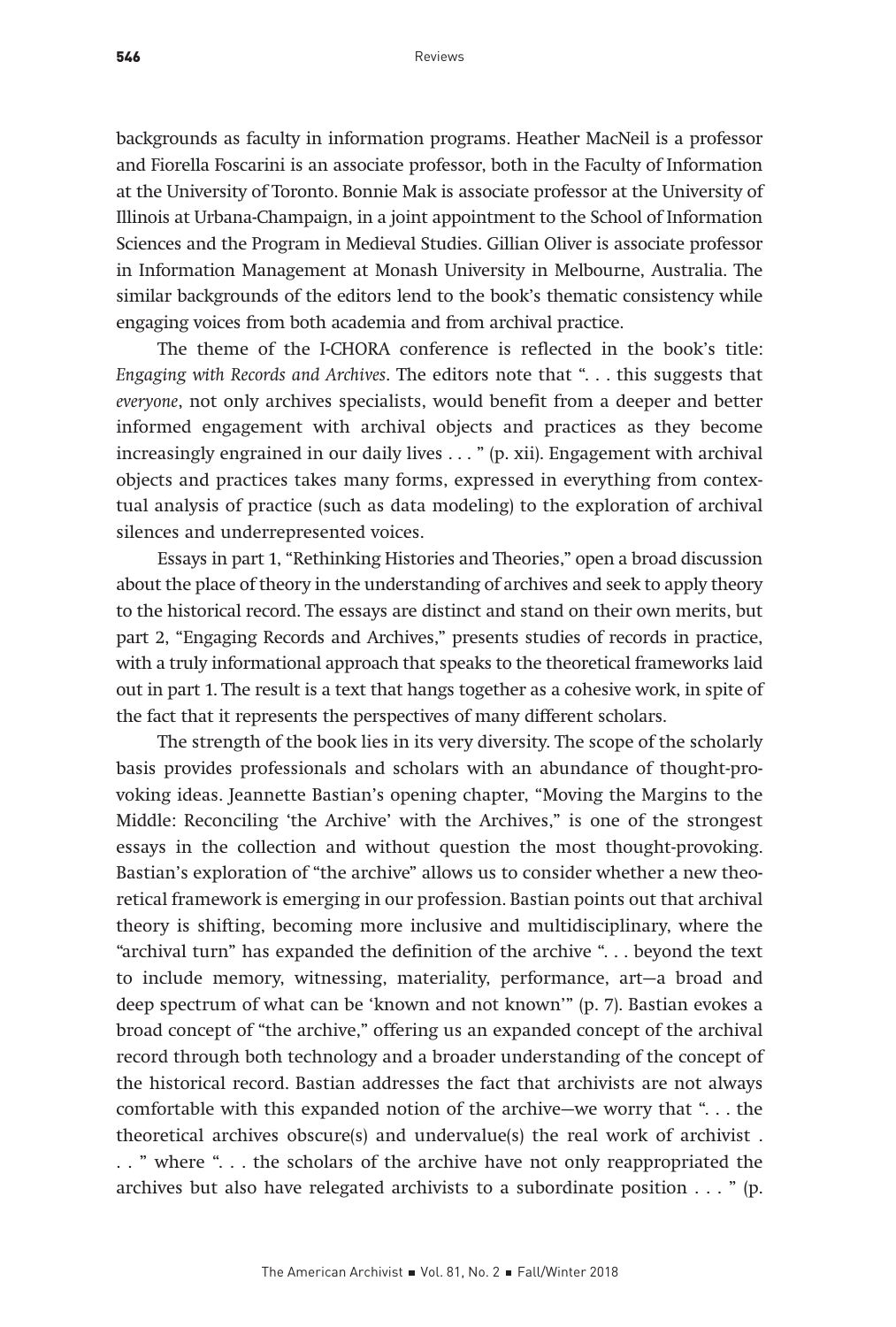13). But Bastian makes the case that archivists have every reason to embrace the expanded idea of "the archive" and to become "actors and collaborators" in our new information society. I completely agree with this conclusion, not only because Bastian makes such a clear and convincing argument, but because of the content in the remainder of the book.

I spend so much time with Bastian's essay because it sets the stage perfectly for all of the essays that follow. Each essay in part 1 adds layers to our understanding of how influential archival theory is, whether it is Juan Ilerbaig considering the impact of Muller, Feith, and Fruin<sup>1</sup> on such potentially unrelated fields as natural history, linguistics, and architecture; Jonathan Furner considering data modeling and archival description; or Marlene Manoff and Elizabeth Shepherd considering very different types of silences in the archival record (digital memory and women archivists, respectively). The underlying theme of part 1 is that archival theory itself invites creative exploration of the way in which it can be used in a broader understanding of both archival systems and related professions.

Part 2, then, shows how individuals and archivists have engaged the archival record. This section has the potential to be simply a series of case studies, but each essay deepens the discussion of use and practice to explore some of the key theoretical elements presented in part 1. So, for example, when Stefano Gardini discusses how records have been used in one specific archive in Genoa, the lens that he uses expands beyond the description of the archive and how the records in it are used, and moves to the understanding that archivists, scholars, and historians use the records differently, and that "... it is impossible for archives to maintain their shape perpetually unchanged" (p. 124). Melanie Delva and Melissa Adams consider questions of access to archival materials, the power implicit in the creation of archives, the ethical responsibility of archivists, and ultimately the potential for collaborative use to reframe how archives establish relationships with communities whose records we collect. Charles Jeurgens and Paul Lihoma explore the history of recordkeeping in the Dutch East Indies and Malawi, respectively, and both find that while access to archival materials is critical for government accountability to the broader citizenry, access and accountability have not always been the primary goals of those in positions of power. The final two chapters, Magdalena Wiśniewska's discussion of examples of community archiving in Poland and Sian Vaughan's discussion of artists interacting with the archive and creating their own archives, speak directly to the idea of archivists as collaborators and actors—where the imperative is that the archivist think differently about collecting, description, and access.

Ultimately, the theories and their implementation in practical case studies are interesting and significant. It's worth recalling that many of these discussions have their roots in the archival literature surrounding social memory which was